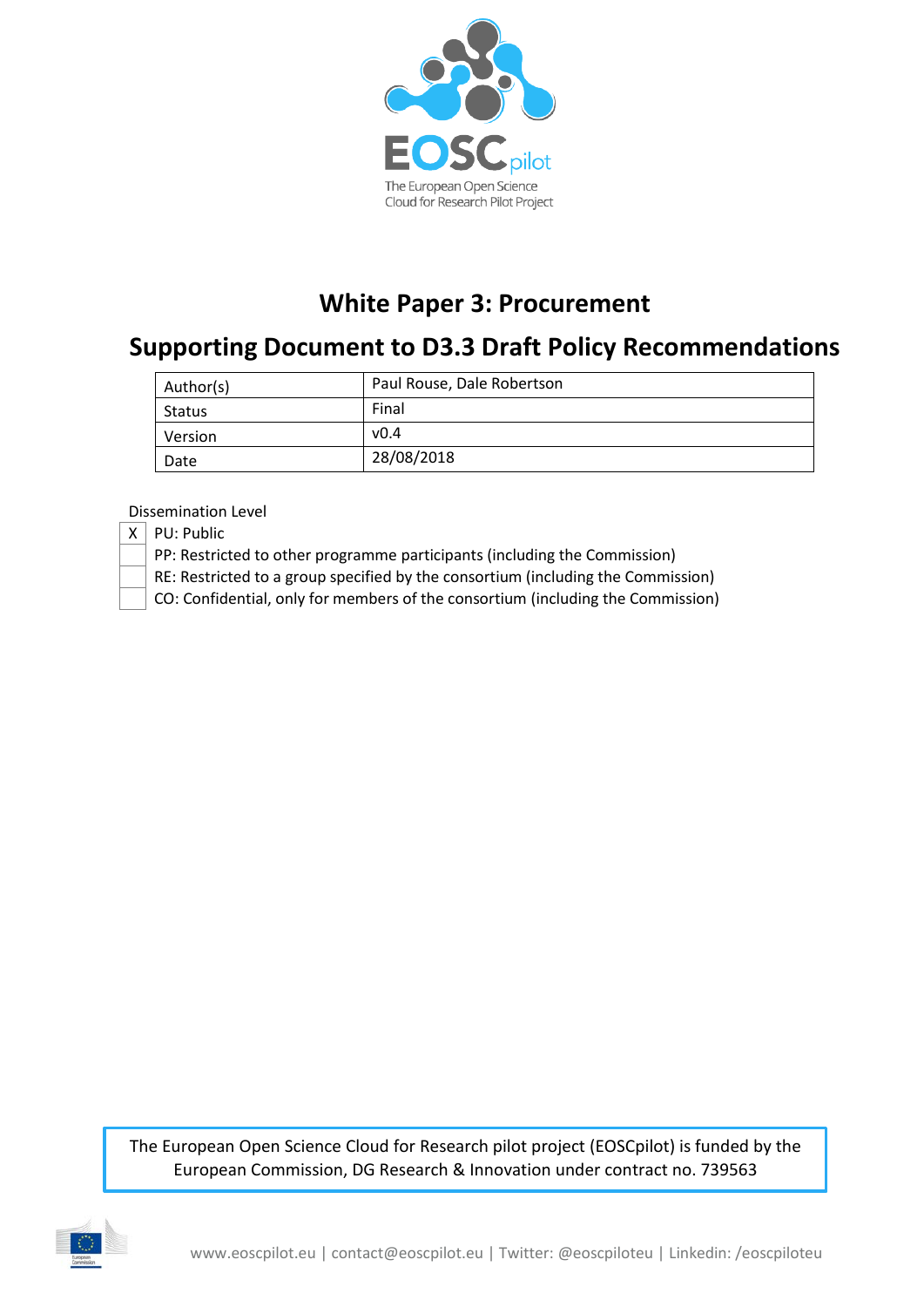#### **Versioning and contribution history**

| <b>Version</b> | <b>Date</b> | <b>Authors</b>             | <b>Notes</b>                                                          |
|----------------|-------------|----------------------------|-----------------------------------------------------------------------|
| 0.1            | 25/04/2018  | Dale Robertson             | Document<br>created,<br>transferred<br>content<br>from $D3.3$ v $0.1$ |
|                | 27/04/2018  | Paul Rouse                 | Edits                                                                 |
| 0.2            | 08/05/2018  | <b>Project Review</b>      |                                                                       |
| 0.3            | 15/06/2018  | Paul Rouse, Dale Robertson | Insert<br>Recommendations<br>table, final edits                       |

*Copyright notice:* This work is licensed under the Creative Commons CC-BY 4.0 license. To view a copy of this license, visit [https://creativecommons.org/licenses/by/4.0.](https://creativecommons.org/licenses/by/4.0)

*Disclaimer:* The content of the document herein is the sole responsibility of the publishers and it does not necessarily represent the views expressed by the European Commission or its services.

While the information contained in the document is believed to be accurate, the author(s) or any other participant in the EOSCpilot Consortium make no warranty of any kind with regard to this material including, but not limited to the implied warranties of merchantability and fitness for a particular purpose.

Neither the EOSCpilot Consortium nor any of its members, their officers, employees or agents shall be responsible or liable in negligence or otherwise howsoever in respect of any inaccuracy or omission herein.

Without derogating from the generality of the foregoing neither the EOSCpilot Consortium nor any of its members, their officers, employees or agents shall be liable for any direct or indirect or consequential loss or damage caused by or arising from any information advice or inaccuracy or omission herein.

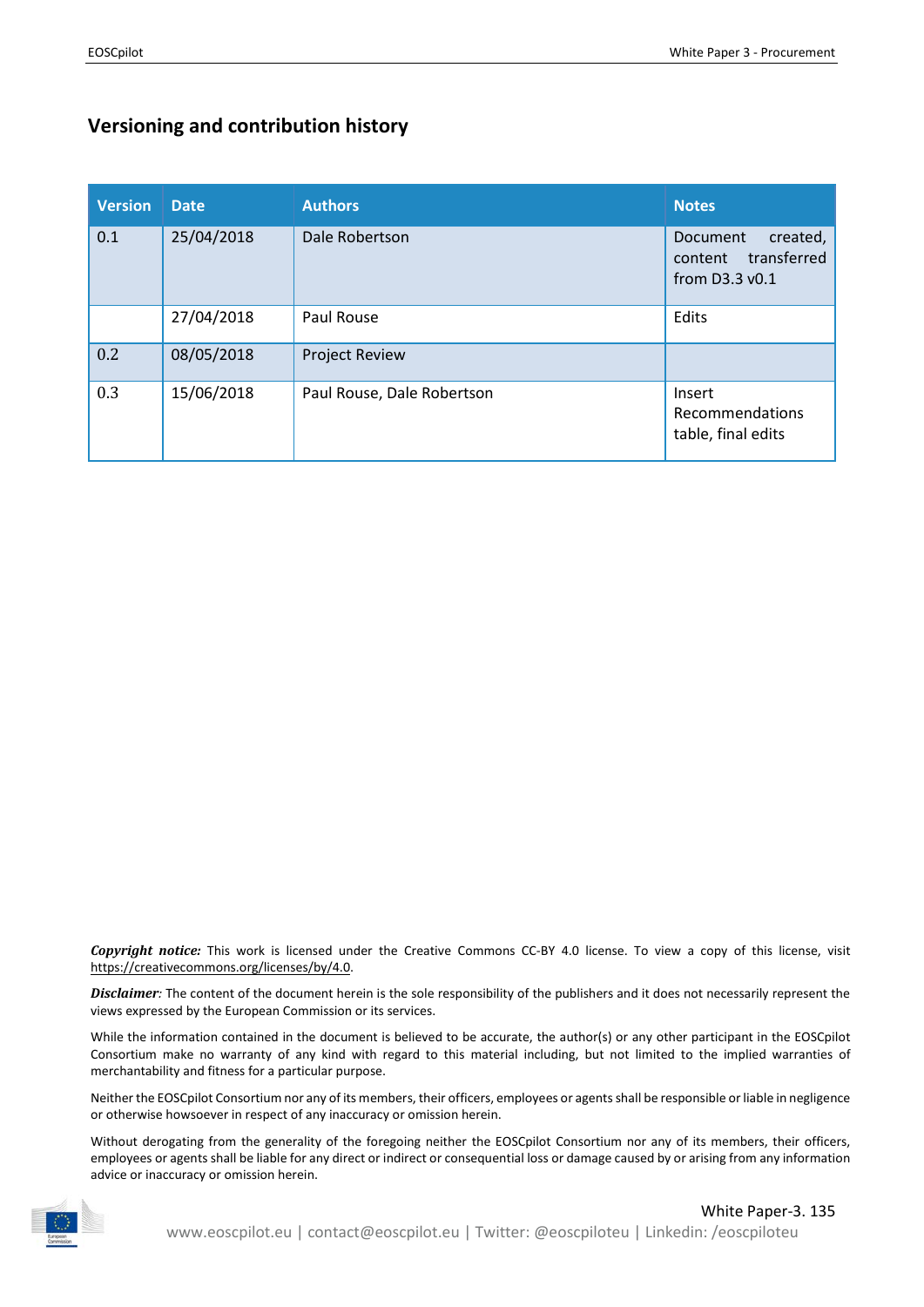#### **TABLE OF CONTENTS**

| 4. EOSC STAKEHOLDERS AND IDENTIFICATION OF RELEVANT LEGISLATIVE REGIMES  140 |  |
|------------------------------------------------------------------------------|--|
|                                                                              |  |
|                                                                              |  |
| 7. CONTRIBUTION OF RESOURCES FROM PUBLICLY FUNDED STAKEHOLDERS 143           |  |
|                                                                              |  |
|                                                                              |  |

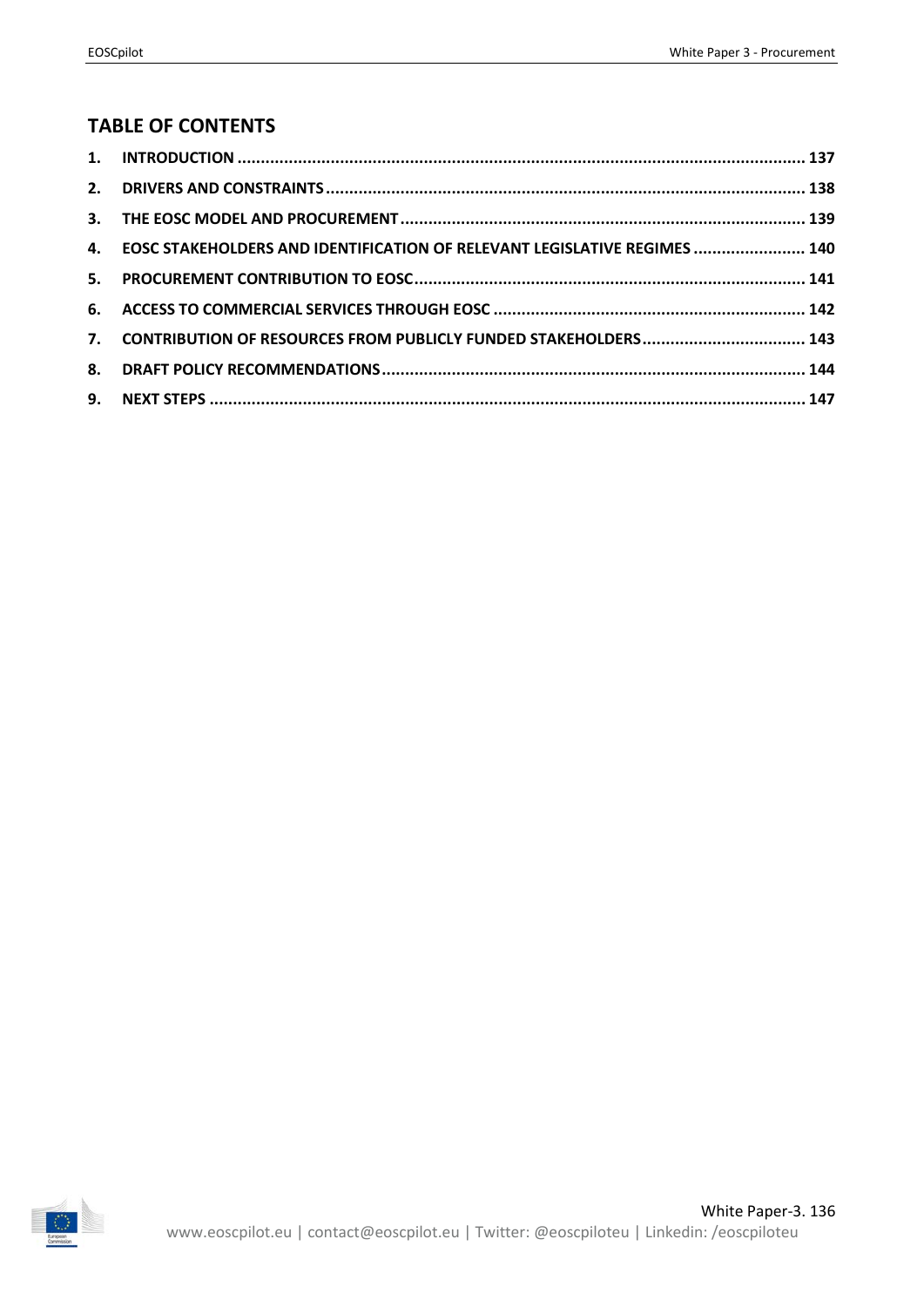# <span id="page-3-0"></span>**1. INTRODUCTION**

The job of subtask 3.1.3 of EOSCpilot is to review and gather the policy requirements which will provide guidelines for the procurement of European Open Science Cloud resources from the perspective of users; Research Producing Organisations, Research Infrastructures and e-Infrastructures. It considers how Resources can be made available to the users whether they are from another user or a commercial company or indeed an arrangement of a "commons" in which services are maintained and sustained by collective actions of EOSC participants.

"Resources" in the context of the EOSC encompass a wide range of goods and services that could be included within the EOSC service catalogue, including but not limited to cloud services - software or infrastructure, professional services and possibly other forms of intellectual property, eg data-sets.

In producing this Chapter, the findings from the Science Demonstrators in the EOSC Pilot project have been considered and input was gathered from attendees at the Policy Workshop held as part of the EOSCpilot Plenary event in Pisa in February 20[1](#page-3-1)8<sup>1</sup>.

<span id="page-3-1"></span> $1$  The report of the workshop's Mentimeter survey results is in the WP3 Repository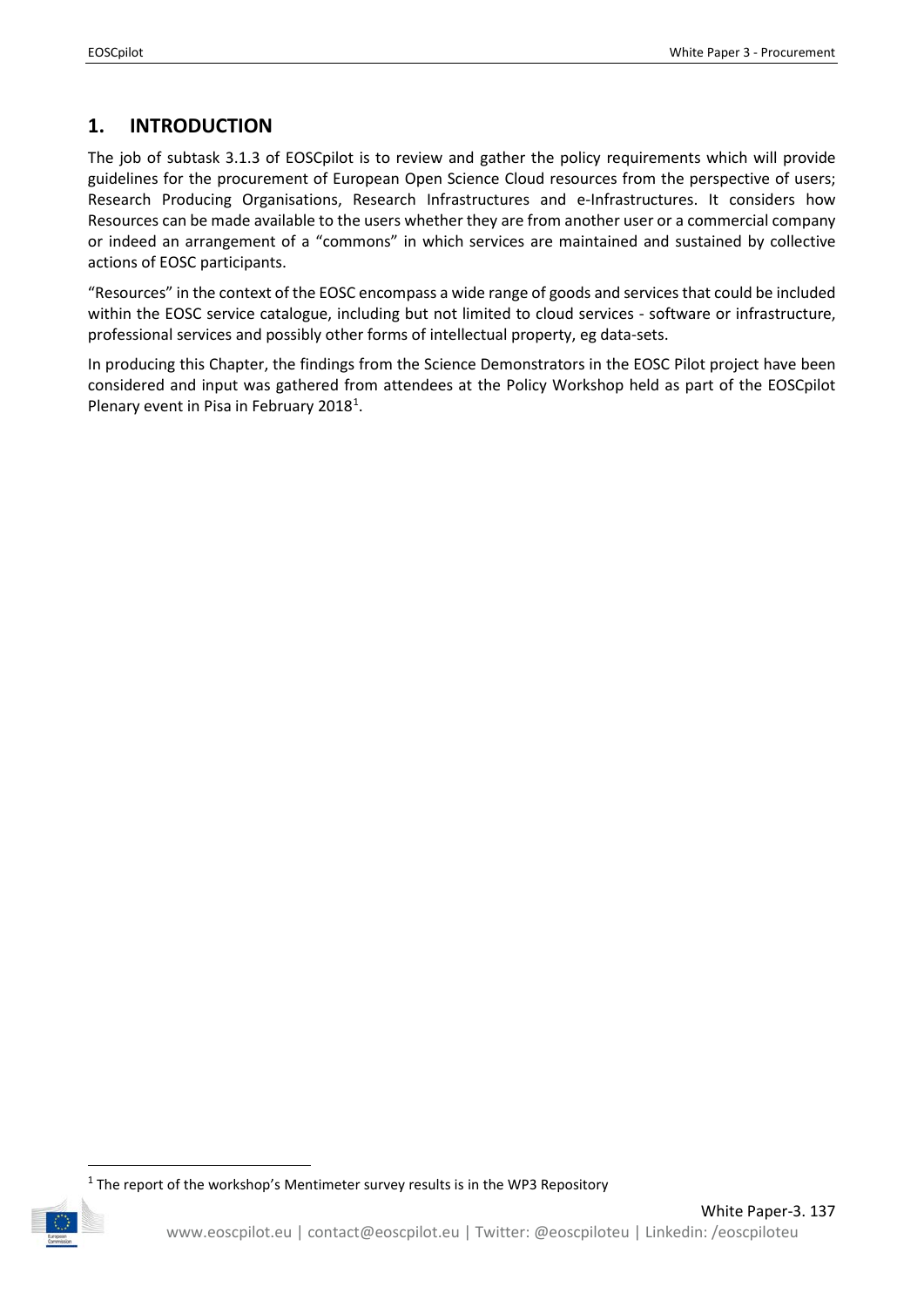# <span id="page-4-0"></span>**2. DRIVERS AND CONSTRAINTS**

The main drivers to performing procurement activity in the EOSC are the likely need to procure services, infrastructures or resources for a broader set of users than has been the case previously, as a result of the envisaged federated nature of the EOSC. Associated with this are the requirements to procure services or resources at great scale in order to meet the needs of some of the EOSC use cases (big data experiments in particular), and also economies of scale which could potentially be realised by procurement activity in the EOSC.

A particular driver is the desire of the research community to make use of cloud storage and compute facilities, many of which are provided by commercial suppliers.

The main constraint acting on the provision of services, infrastructures and resources in the EOSC is expected to be the terms of the EC Procurement Directive (2014/24/EC), discussed in detail below.

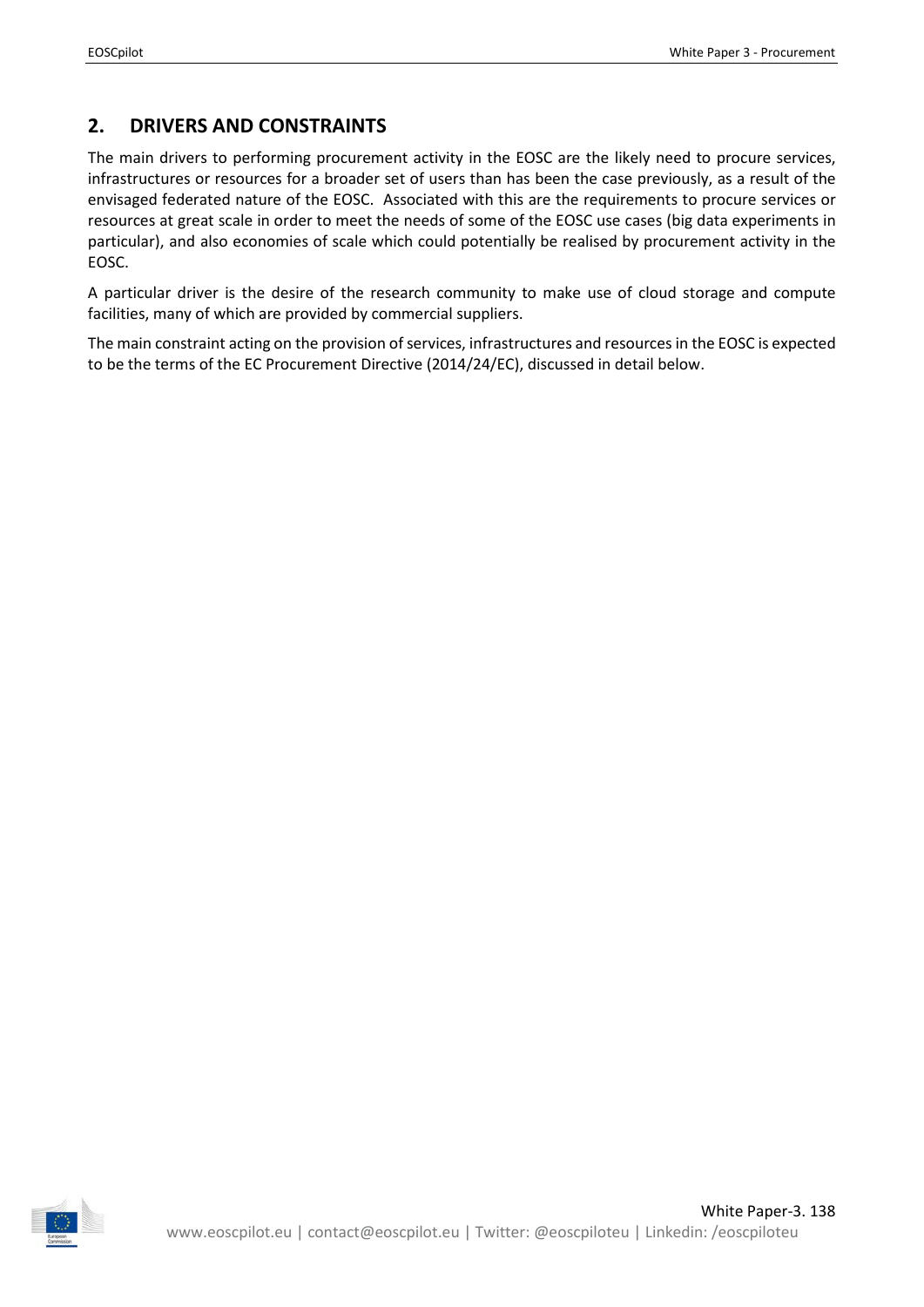# <span id="page-5-0"></span>**3. THE EOSC MODEL AND PROCUREMENT**

The form, character and style for EOSC is developing to deliver on the EC's initial stated vision in April 2016 in its European Cloud Initiative Communication<sup>2</sup>. Some key characteristics that are emerging are:

- "1.7 million European researchers and 70 million professionals in science and technology a virtual environment with free at point of use, open and seamless services for…" (ECI Communication)
- "benefit from a EOSC that federates existing research data infrastructures"[3](#page-5-2) (EOSC Implementation Roadmap)
- "the consultation clearly and conclusively ruled out a centralised model of implementation as a valid option for the implementation of EOSC" (EOSC Implementation Roadmap)

The EC's Implementation Roadmap for the European Open Science Cloud proposes a possible model for EOSC:

"a pan-European federation of data infrastructures built around a federating core and providing access to a wide range of publicly funded services supplied at national, regional and institutional levels, and to complementary commercial services".

To deliver an effective EOSC, access to such services will require procurement activity to establish the right contractual arrangements for users. This section reports on the legislative constraints that will need to be satisfied when acquiring services in the EOSC and provides suggestions as to how procurement can increase the value of the resources being offered and reduce the administrative overhead of accessing them.

<span id="page-5-1"></span> <sup>2</sup> COM(2016)178 final

<span id="page-5-2"></span><sup>3</sup> Implementation Roadmap for the European Open Science Cloud SWD(2018) 83 final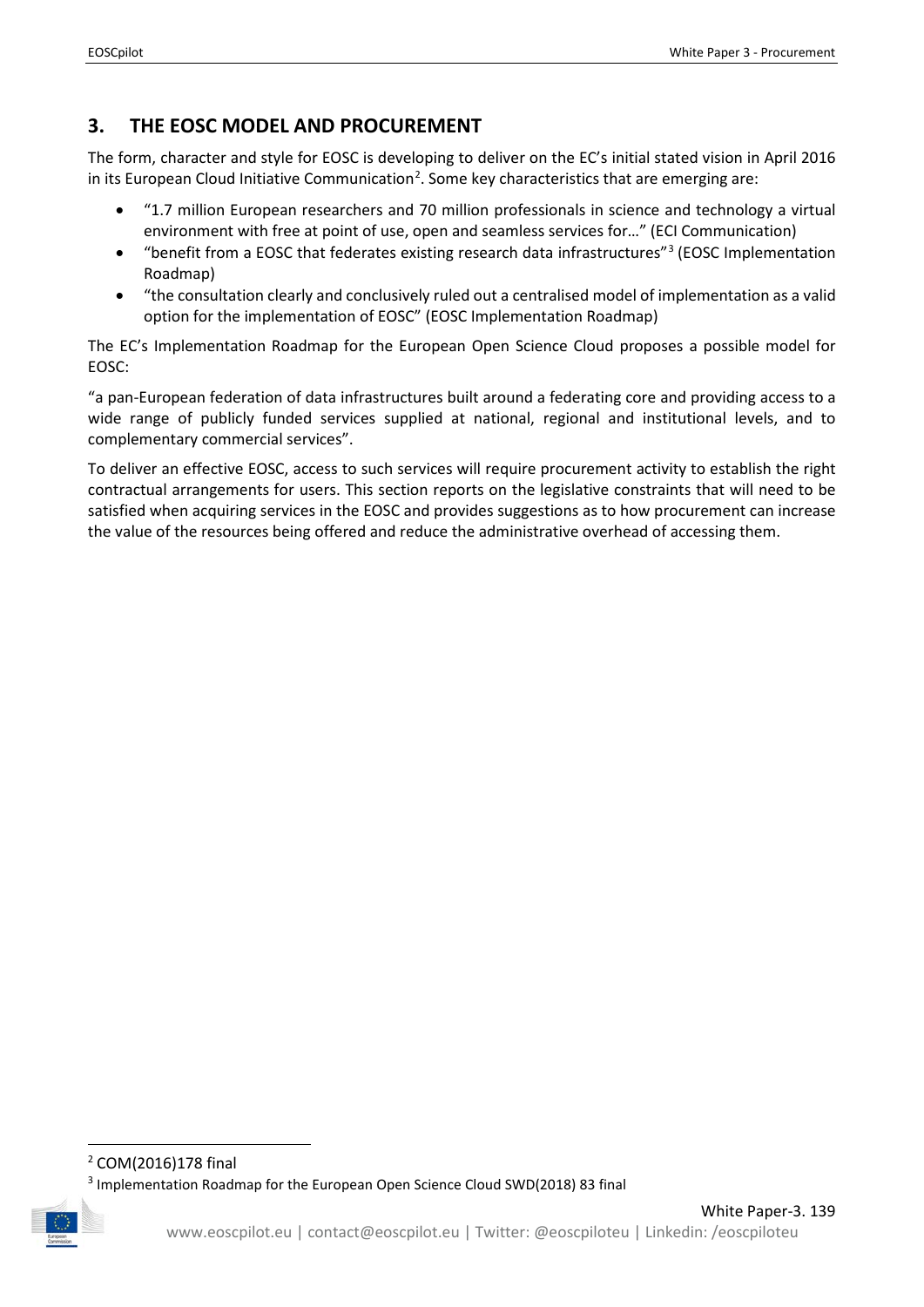## <span id="page-6-0"></span>**4. EOSC STAKEHOLDERS AND IDENTIFICATION OF RELEVANT LEGISLATIVE REGIMES**

The eco-system of entities that will comprise EOSC is diverse: service providers be they commercial companies or publicly funded bodies, and users covering a broad spectrum from individuals to employees who are representatives of large international commercial organisations.

Whilst the individual or commercial users are subject only to laws of their nation or corporate governance the publicly funded bodies are in general subject to the EC Directive on Procurement (2014/24/EC) "Directive". For this study the obligations of the Directive shall be considered in the model proposed in the EC's EOSC Roadmap and as exemplified by Science Demonstrators within EOSC Pilot.

Note that the Directive is codified within Member States National Legislation, but for this study the implications will be considered at the EC Directive level. Subsequent project phases can consider this at a more detailed level.

The participation of private sector bodies in a role other than provider of services may cause implications to the EOSC. For example, service providers may offer different commercial terms to publicly funded EOSC users compared to private sector users. Further private sector participation (as users) in an arrangement to share infrastructure may prevent participation by publicly funded bodies as explained in Section 7 below.

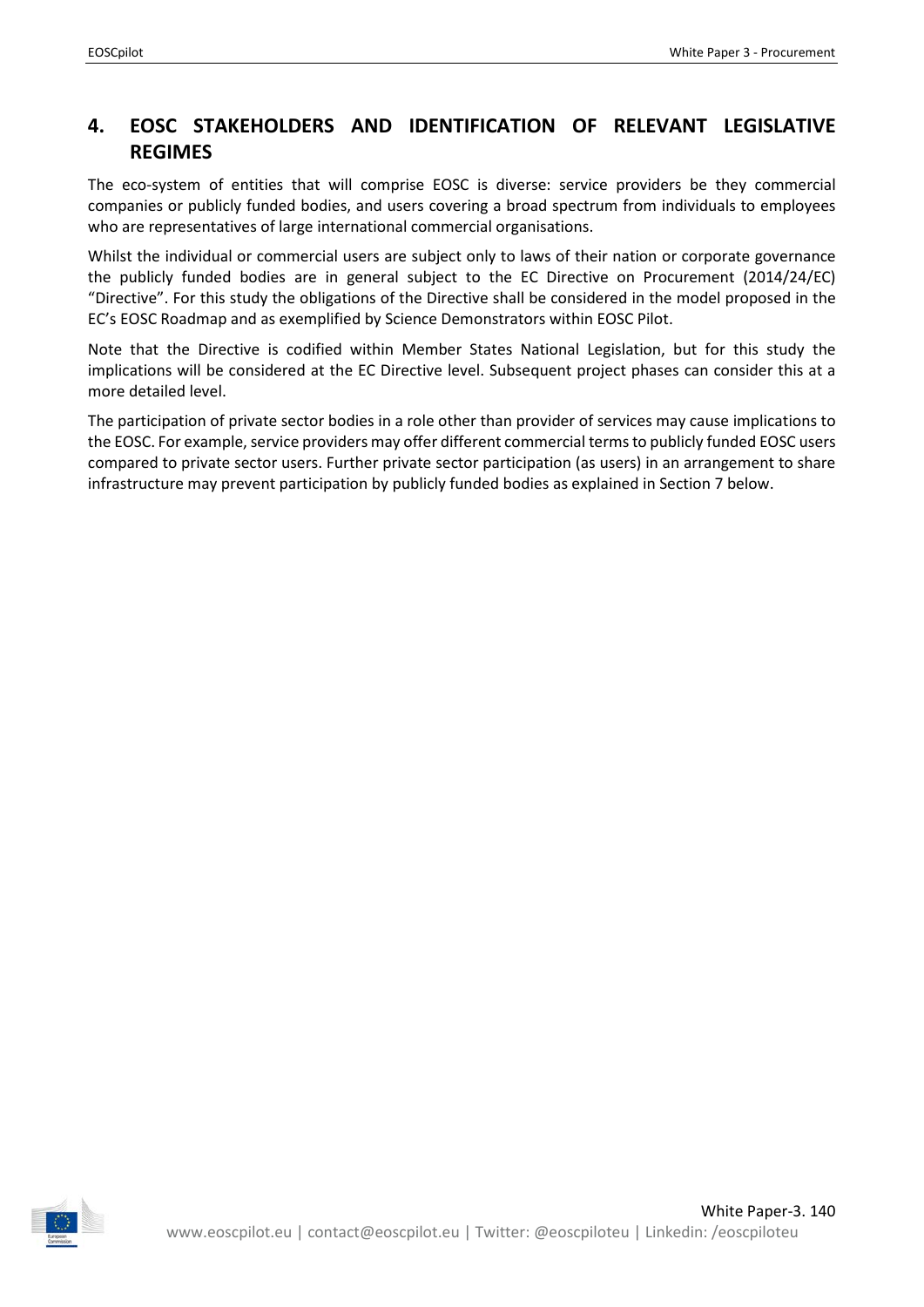# <span id="page-7-0"></span>**5. PROCUREMENT CONTRIBUTION TO EOSC**

Compliance to procurement legislation in the sourcing of services to be used in EOSC is essential for publicly funded bodies; public procurement can often be complex and there are limited numbers of technology procurement professionals with public procurement experience. Procurement should be considered as a value-add activity within EOSC and not solely a policy consideration:

- Through the aggregation of demand, procurement may be able to secure competitive terms with commercial providers on behalf of all the EOSC participants, noting the possible segmentation of terms dependent upon the type of user - commercial or publicly funded
- Procurement may provide the opportunity for the Principles of Engagement/Principles of Participation in development for the EOSC to be incorporated into an appropriate contractual vehicle to provide a mechanism to enforce service standards.

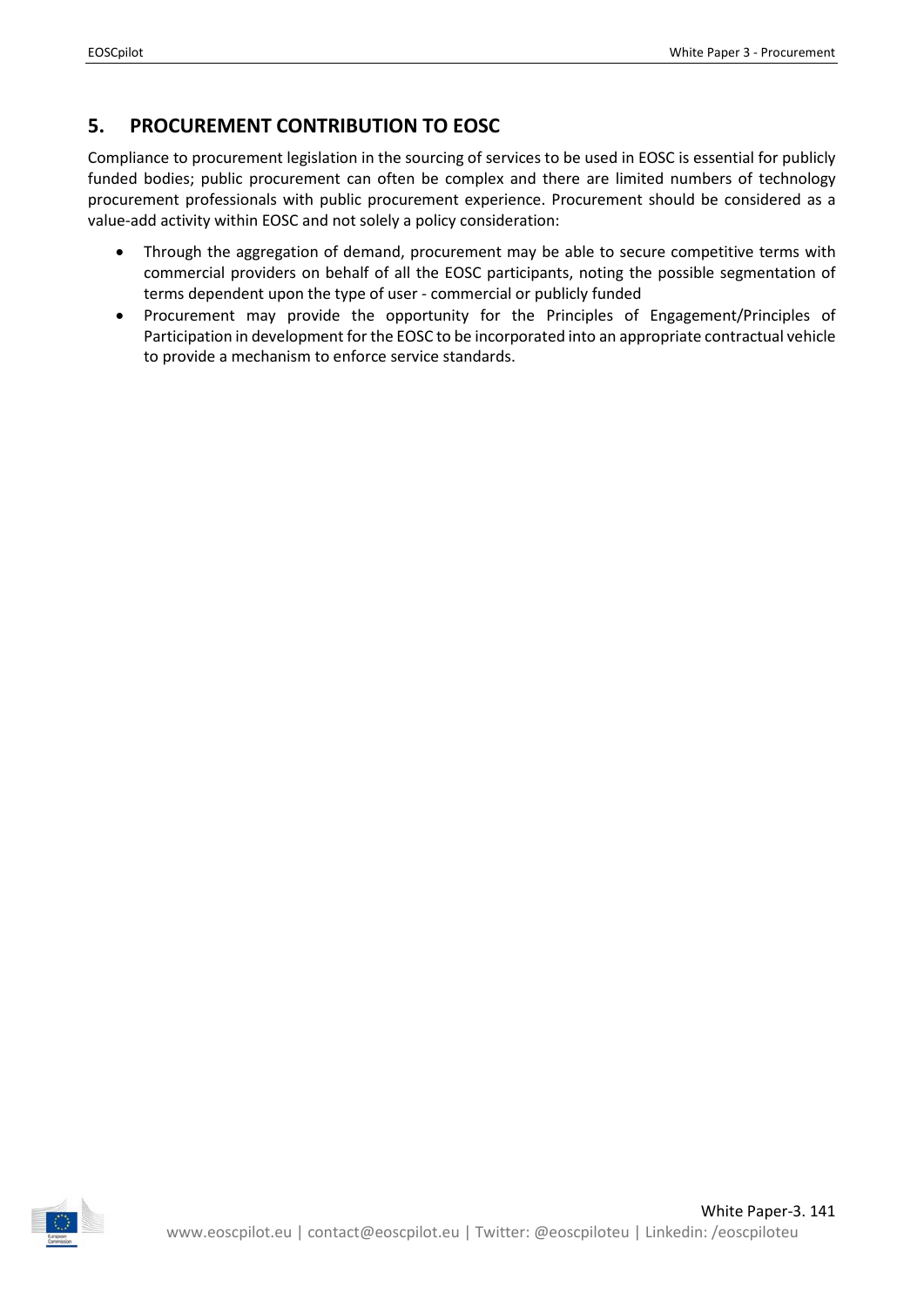### <span id="page-8-0"></span>**6. ACCESS TO COMMERCIAL SERVICES THROUGH EOSC**

The Directive sets out a number of arrangements that describe the conditions to be met for procuring resources that are of potential relevance to potential EOSC operational models.

#### *Proprietary Rights*

The Directive recognises that where proprietary rights exist then no market exists and as such a direct award of a contract is acceptable.

In the research sector it may be possible that a particular methodology or source of intellectual property may exist for which some access charge/cost share may need to be paid for access.

In such an instance a Contracting Authority may award a contract directly to access such proprietary intellectual property without the need for a procurement.

*An example of such a circumstance may be Copernicus DIAS offerings*

#### *Aggregated Procurement and Framework Agreements*

The Directive sets out provisions that will allow Contracting Authorities to work collectively to jointly procure services from the commercial market place. It is possible for one Contracting Authority to act on behalf of others to combine their demands and carry out a single procurement.

The outcome of such a procurement can result in the establishment of a framework agreement. Such an agreement allows for any Contracting Authority cited in the initial procurement to use the framework without the need for undertaking a fuller or more exhaustive procurement procedure.

By aggregating demand, smaller Contracting Authorities may be able to access suppliers which they could not independently, and for all it is likely there will be benefits in the form of economies of scale.

*This has been proven in the establishment of a framework for Infrastructure as a Service (IaaS) – including Microsoft, Amazon and a variety of European providers who are offering enhanced discounted services for NRENs and their connected institutions across Europe.*

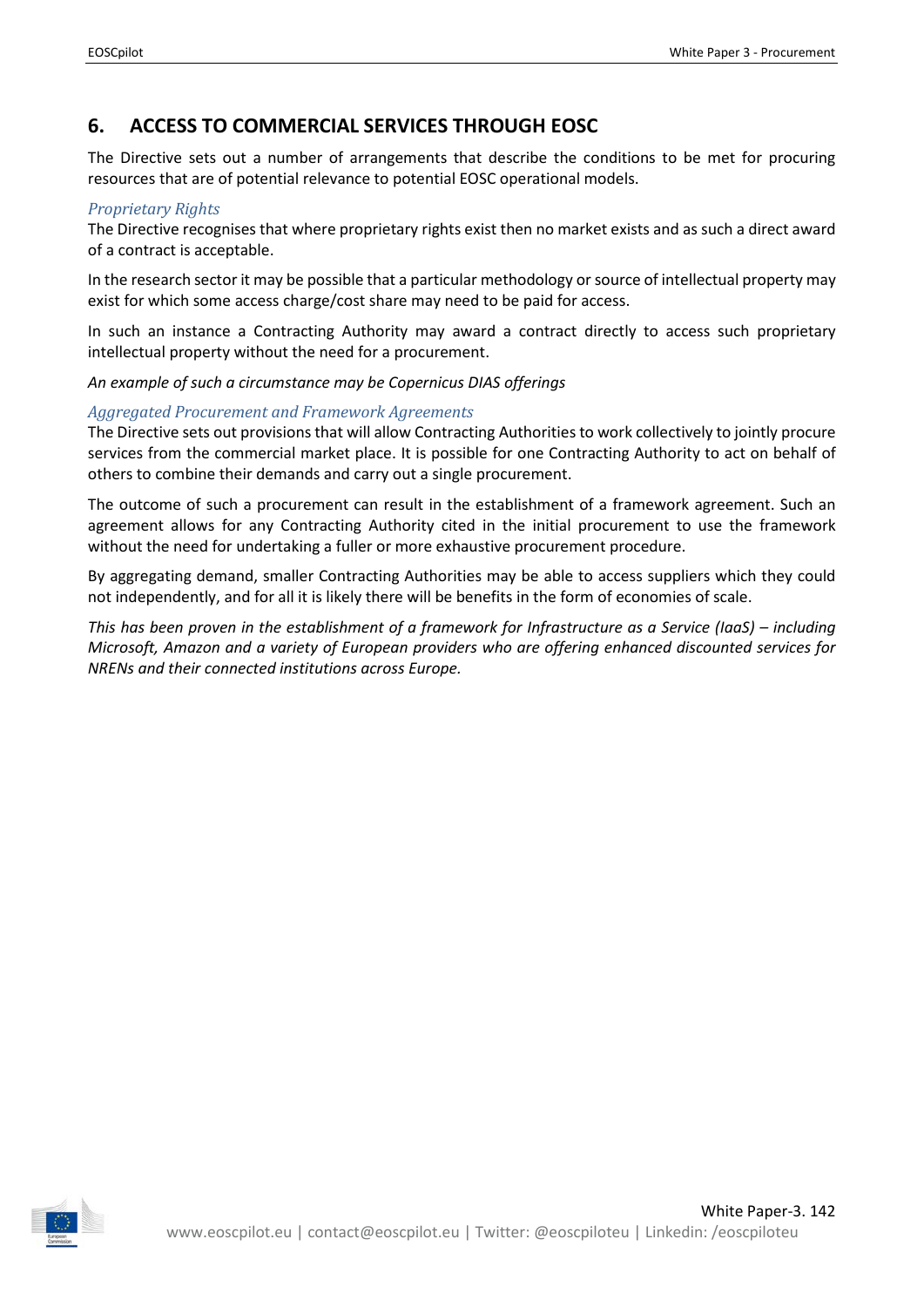### <span id="page-9-0"></span>**7. CONTRIBUTION OF RESOURCES FROM PUBLICLY FUNDED STAKEHOLDERS**

Entities subject to The Directive are referred to as Contracting Authorities and Article 12 sets out the circumstances under which one Contracting Authority (CA), may provide services to another CA, e.g. one University wishes to offer/sell capacity within their infrastructure to another University, or as is foreseen in EOSC the provision of resources from a Research Infrastructure to another Contracting Authority.

If a CA service provider wishes to deliver services to another CA in exchange for revenues, then such an arrangement may be implemented without undertaking a procurement in two circumstances, which are described below.

Where one CA provides services to another in exchange for receiving other services in exchange ("a barter") then given that such services are likely to have some obligations associated and the mutual exchange has a consideration equivalence it is assumed that such arrangements will also be subject to the two circumstances below.

The two circumstances set out in The Directive in which it is possible to avoid undertaking a procurement are set out below as a general guide rather than an exhaustive specification:

1. Control Arrangements

Three tests need to be met for such an arrangement to be considered in force:

- Control whether independently or jointly the entity receiving the services exercises an appropriate level of control over the activity of the supplying entity (e.g. in approving activities like budgets or strategic decisions)
- No private participation there can be no private equity in the entities involved in the CA's supply Resources
- 80:20 rule where 80% of the activities (revenue/income) of the entity supplying the services comes from the entity that exercises control over it.

*An example of such a Control arrangement is the establishment of a special purpose vehicle for the delivery of certain undertakings by a Contracting Authority. In the R&E community GEANT, owned and controlled by NRENs is a case example. Note the control can be joint, i.e. multiple NRENs.*

2. Co-operation in the public interest

Three tests must be satisfied for such an arrangement to be considered to mitigate the need to undertake a procurement:

- The Contracting Authorities forming a co-operation must be doing so to undertake common objectives
- These common objectives must be in the public interest i.e. generally something entrusted by statute to them to deliver and not generally an activity entrusted to the commercial market
- The objectives of the co-operation must be delivered primarily for the benefit of those Contracting Authorities participating in the co-operation, specifically no more than 20% of the activities may come from those outside of the co-operation.

#### *An example of such a cooperation arrangement is Worldwide LHC Computing Grid*

If a procurement procedure is required, to enable one CA to procure from another, (as a result of the two scenarios above not being satisfied), it is worth nothing that the CA offering the service may be limited in its ability to respond to a formal call for tenders by the procuring CA. Many CA's are unable to respond to any form of a tender procedure due to their governance.

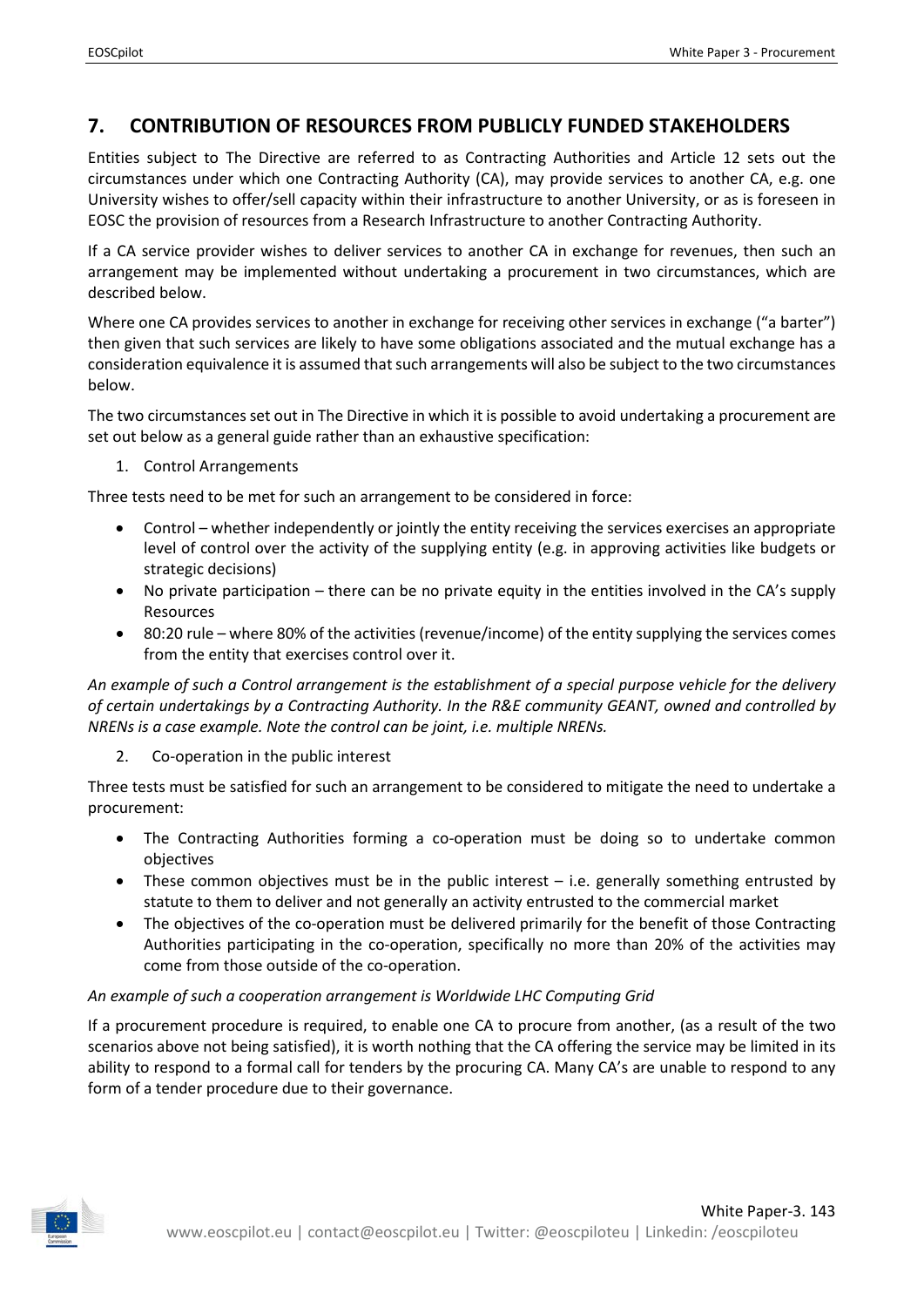## <span id="page-10-0"></span>**8. DRAFT POLICY RECOMMENDATIONS**

Whilst the actors involved in EOSC may come from both public and private organisations it is a fact that EC Directive 2014/24/EC will be relevant as it obligates those from publicly funded bodies who wish to procure or provide services within the EOSC.

The Directive contains provisions which can be used to aid in the realisation of the stated aims of EOSC, namely aggregated procurements, such as framework agreements established on behalf of the EOSC user community to provide access to a range of complementary commercial services. Furthermore, there are mechanisms that allow for governance structures to operate and services to be shared amongst those entities.

Two main considerations, at this Pilot phase of EOSC, are highlighted for further consideration:

1. Funding

The Directive becomes relevant when contracts come into existence in EOSC - i.e. charges are to be levied by service providers - and there are no proprietary reasons why only one service provider could be selected, (this removing obligations to follow the Directive). The funding models for EOSC will determine if a contract exists for which procurement activity would be required. It is foreseeable that in instances where the services are not EC- or state-funded, and require payments from users, then procurement activity will be required. This may limit participation from some actors if they cannot respond to a public procurement due to their internal governance restrictions.

2. Private organisations

The involvement of private organisations adds an extra dimension to the characteristics of EOSC. It may be that there will be different service offerings, notably from private organisations, to EOSC users. The most significant consideration from Article 12 of The Directive is that co-operations in the public interest can only exist between public bodies. A private organisation will typically not have a statutory obligation/publicinterest task entrusted to it. Further analysis will be required of EOSC service providers, such as e-Infrastructure providers, to establish their character; if they wish to

- a. Recover fees for their services from users and
- b. do not have a proprietary service offering and
- c. are judged to be private organisations without a public interest obligation entrusted to them,

then they will be unable to provide services to the EOSC users without responding to a formal procurement exercise.

In summary, compliance with EC Directive 2014/24/EC on procurement is likely to be material to EOSC. In order to meet the objectives and aspirations at this date two recommendations are proposed and the implications and impacts of these for EOSC governance/Rules of Participation, Funders/Ministries, RPOs and RIs are set out in the table on the following pages.

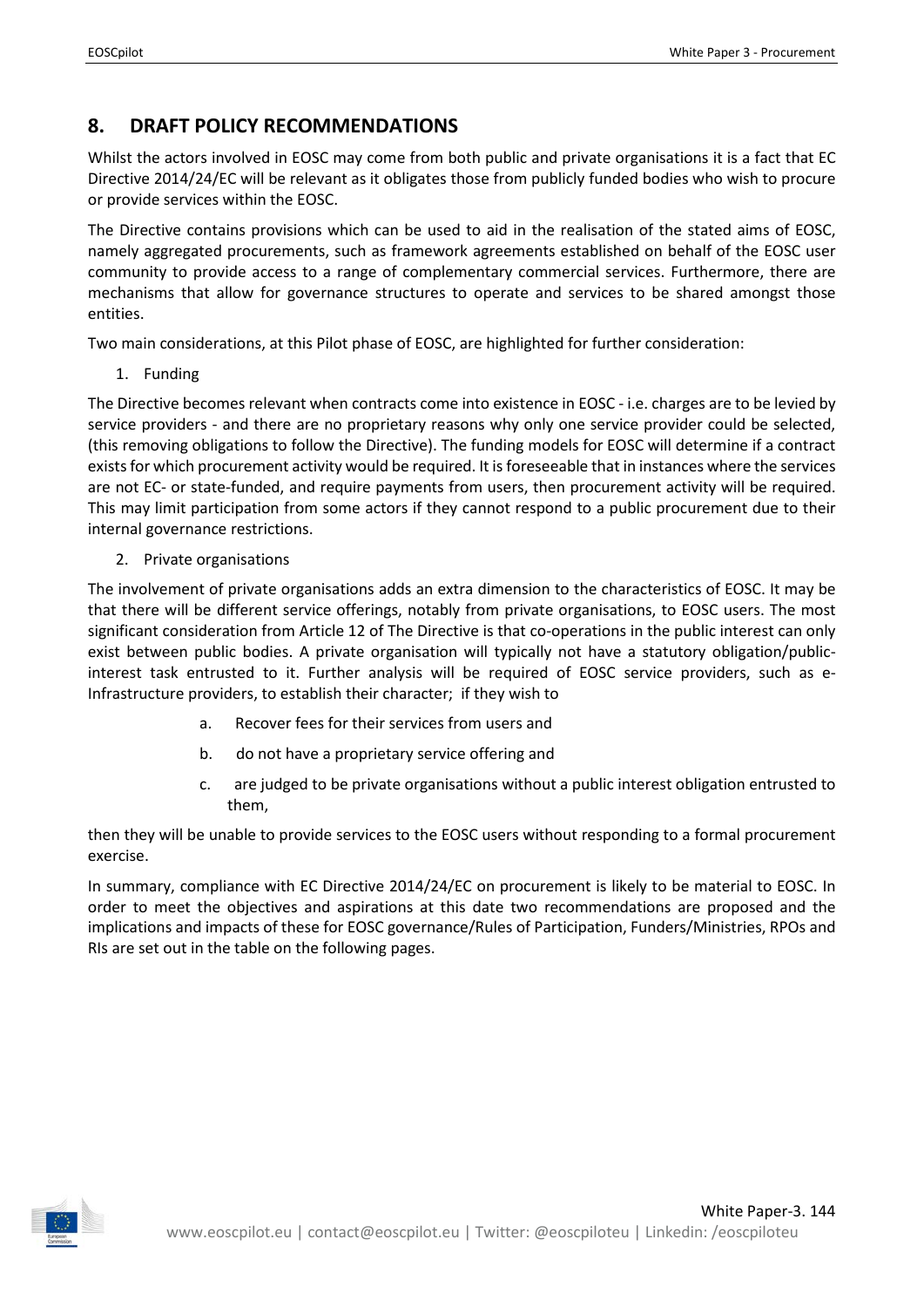| <b>Draft Policy Recommendation</b>                                                                                                                                                                                                                                                                                                                                                                             | <b>EOSC Governance/RoP</b>                                                                                                                                                                                                                                                                                                                                                                                                                                                                                                                                                                                                                                                                                                                                          | <b>Funders/Ministries</b>                                                                                                                                                                                             | <b>RPOs</b>                                                                                                                                                                                                                                                                                                                                                                                                                                                                                                                                                                                | <b>RIs</b>                                                                                                                                                                                                                                                                                                                                                                                                                                                                                                                                                                                                                                                                                                                                                                                                    |
|----------------------------------------------------------------------------------------------------------------------------------------------------------------------------------------------------------------------------------------------------------------------------------------------------------------------------------------------------------------------------------------------------------------|---------------------------------------------------------------------------------------------------------------------------------------------------------------------------------------------------------------------------------------------------------------------------------------------------------------------------------------------------------------------------------------------------------------------------------------------------------------------------------------------------------------------------------------------------------------------------------------------------------------------------------------------------------------------------------------------------------------------------------------------------------------------|-----------------------------------------------------------------------------------------------------------------------------------------------------------------------------------------------------------------------|--------------------------------------------------------------------------------------------------------------------------------------------------------------------------------------------------------------------------------------------------------------------------------------------------------------------------------------------------------------------------------------------------------------------------------------------------------------------------------------------------------------------------------------------------------------------------------------------|---------------------------------------------------------------------------------------------------------------------------------------------------------------------------------------------------------------------------------------------------------------------------------------------------------------------------------------------------------------------------------------------------------------------------------------------------------------------------------------------------------------------------------------------------------------------------------------------------------------------------------------------------------------------------------------------------------------------------------------------------------------------------------------------------------------|
| P1. The EOSC governance, RPOs<br><b>RIS</b><br>should consider<br>and<br>exploiting<br>aggregated<br>procurement in the EOSC. This<br>should<br>be undertaken in<br>accordance with EC Directive<br>2014/14 (Procurement). The<br>aggregated procurements could<br>be carried out by organisations<br>participating in EOSC or by EOSC<br>itself if it has legal form and is a<br><b>Contracting Authority</b> | (a) Implication: If aggregated<br>procurement is to be performed<br>by the EOSC itself, a function will<br>be needed to manage the<br>contracts/systems<br>resulting<br>the<br>from<br>aggregated<br>procurement<br>(b)<br>Implication: the entity<br>leading the procurement will<br>able<br>be<br>need<br>to<br>to<br>describe/represent<br>with<br>a<br>mandate the entities within the<br>EOSC user community who wish<br>to benefit from the aggregated<br>procurement<br>(c) Impact: potential to deliver<br>choice of suppliers, meeting<br>agreed terms and conditions<br>suitable for the<br>research<br>community, to users<br>(d) Impact: harnessing the<br>market power of the European<br>research community to deliver<br>attractive prices for users | (e) Impact: framework contracts<br>deliver cost savings for service<br>consumers<br>(f)<br>Implication:<br>funding<br>must allow for<br>conditions<br>aggregated procurements let by<br>a centralised purchasing body | (g) Implication: If aggregated<br>procurement<br>is<br>to<br>be<br>performed by an RPO, a<br>function will be needed to<br>manage<br>the<br>contracts/systems resulting<br>from<br>the<br>aggregated<br>procurement<br>(h) Implication: RPOs may<br>need to establish a mandate<br>for the entity carrying out the<br>aggregated procurement to<br>do so on their behalf<br>framework<br>(i)<br>Impact:<br>deliver<br>contracts<br>greater<br>choice of suppliers of services,<br>lower prices, without needing<br>undertake a<br>lengthy<br>to<br>procurement<br>process<br>independently | (j) Implication: If aggregated<br>is<br>to<br>procurement<br>be<br>performed by an RI, a function<br>will be needed to manage the<br>contracts/systems<br>resulting<br>the<br>from<br>aggregated<br>procurement<br>(k) Implication: RIs may need to<br>establish a mandate for the<br>entity<br>carrying<br>out<br>the<br>aggregated procurement to do<br>so on their behalf<br>(1)<br>Implication:<br>funding<br>conditions must allow for<br>aggregated procurements let<br>by a centralised purchasing<br>body to be sufficient for the<br>procurement obligations in any<br>funding agreement<br>framework<br>Impact:<br>(m)<br>contracts deliver greater choice<br>of suppliers of services, lower<br>prices, without needing to<br>undertake<br>lengthy<br>a<br>procurement<br>process<br>independently |

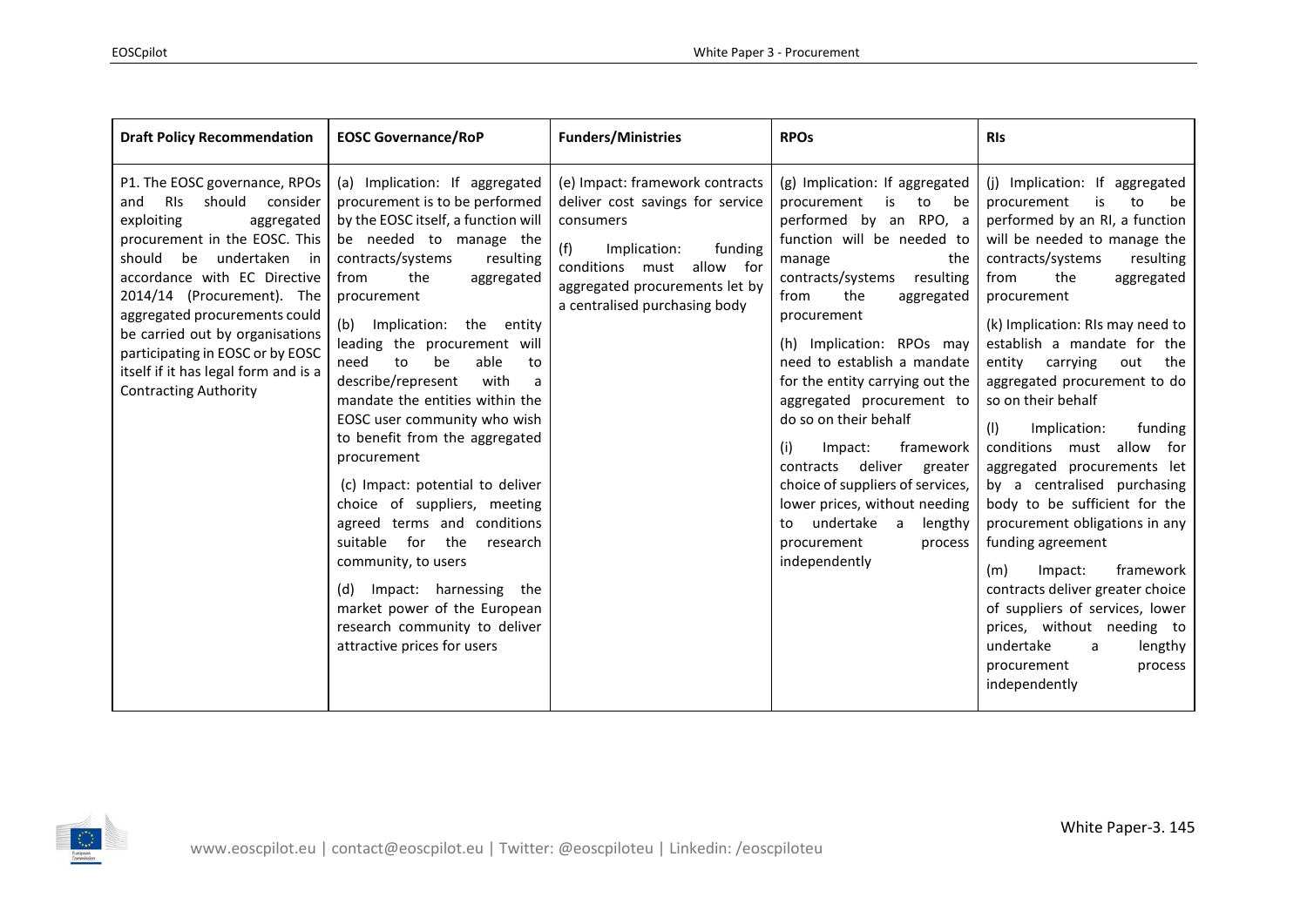| <b>Draft Policy Recommendation</b>                                                                                                                                                                                                                                                                                                                                                                                                                                                                                                                                                                                                                                                                                                                                         | <b>EOSC Governance/RoP</b>                                                                                                                                                   | <b>Funders/Ministries</b>                                                                                                                                                                                          | <b>RPOs</b>                                                                                                                                                                                                                                                                                                                                                              | <b>RIS</b>                                                                                                                                                                                                                                                                                                                                                            |
|----------------------------------------------------------------------------------------------------------------------------------------------------------------------------------------------------------------------------------------------------------------------------------------------------------------------------------------------------------------------------------------------------------------------------------------------------------------------------------------------------------------------------------------------------------------------------------------------------------------------------------------------------------------------------------------------------------------------------------------------------------------------------|------------------------------------------------------------------------------------------------------------------------------------------------------------------------------|--------------------------------------------------------------------------------------------------------------------------------------------------------------------------------------------------------------------|--------------------------------------------------------------------------------------------------------------------------------------------------------------------------------------------------------------------------------------------------------------------------------------------------------------------------------------------------------------------------|-----------------------------------------------------------------------------------------------------------------------------------------------------------------------------------------------------------------------------------------------------------------------------------------------------------------------------------------------------------------------|
| EOSC<br>P2.<br>governance,<br>funders/ministries, RPOs and<br>RIs should be aware that in the<br>of<br>EOSC,<br>context<br>the<br>organisations'<br>governance<br>should<br>be<br>arrangements<br>recognised<br>possible<br>as<br>a<br>mechanism to allow for sharing<br>resources where it makes sense<br>to do so (e.g. forming a special-<br>purpose vehicle). It may not be<br>possible for one public entity to<br>services from another<br>buy<br>without<br>public<br>entity<br>a<br>procurement in<br>accordance<br><b>Directive</b><br>2014/24<br>with<br>(Procurement) unless certain<br>governance conditions can be<br>met.<br>NB This is not relevant where<br>resources/services being<br>the<br>provided/procured are unique,<br>i.e. intellectual property | (a) Implication: Where services<br>are to be charged to EOSC<br>users, having a governance<br>arrangement which removes<br>the need for a procurement<br>would be beneficial | (b) Implication: Conditions of<br>funding would have to allow for<br>the recipients to participate in<br>federations/special purpose<br>vehicles if they expect to have<br>to pay for services they wish to<br>use | (c) Implication: Where RPO's<br>wish to sell services to other<br><b>Contracting Authorities they</b><br>may need to respond to<br>procurements issued by other<br><b>Contracting Authorities</b><br>(d) Impact: Where the correct<br>governance arrangements<br>are established RPO's can<br>easily provide services to<br>other Contracting Authorities<br>in the EOSC | (e) Implication: Where RIs wish<br>to sell services to other<br>Contracting Authorities they<br>may need to respond to<br>procurements issued by other<br><b>Contracting Authorities</b><br>(f) Impact: Where the correct<br>governance arrangements are<br>established RI's can easily<br>provide services to other<br>Contracting Authorities in the<br><b>EOSC</b> |